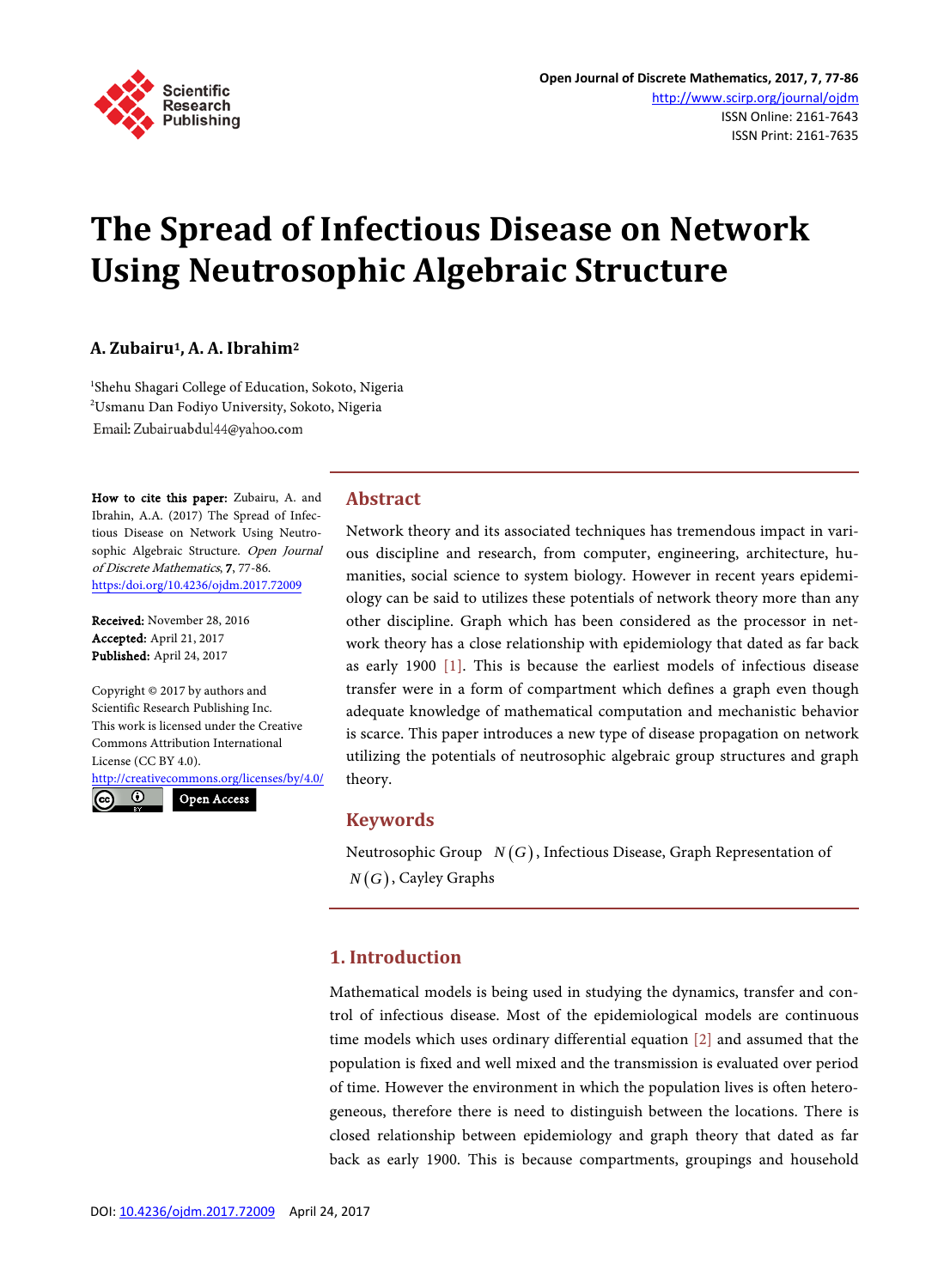models are created and used to study dynamics of epidemics even though mathematical and mechanistic knowledge is scarce. More recently graphs and trees are being used to study the dynamics of infectious disease. In this type, nodes represents infected agents and arc represents transmission from one agent to another. During the review of the literature we found out that most of the authors used compartment-based modelling in the transmission of the pathogens. In order to demonstrate how the population moves through, during the course of the epidemic processes, different compartment were formulated. Common among them are SIR, SIS and SEIR. In most of these models, two basic assumptions were often made so as to simplify the modelling process: 1) uniform mixing assumption and 2) homogeneity assumption, both of which may not yield a good result. We also found out that considerable importance is placed on analytical approaches and statistical methods which are both rapidly expanding fields. We note that less attention is paid to the algebraic structures, therefore we intend to explore a novel approach with the algebraic graph theory and the neutrosophic algebraic structure first introduce by [\[3\].](#page-9-2) This is a new branch of philosophy which actually studies the origin, nature, and scope of neutralities. This theory is being applied in many fields in order to solve problems related to indeterminacy.

In this paper we represent each stage of the viral transmission with element of  $Z_7$ , where each stage is accorded with a unique element in  $Z_7$ . Therefore we are able to distinguish between those who are unable to catch the infection with those susceptible. Moreover we noticed that the infected population were counted as one entity in all of those models, so that transmission from infected class to the next compartment raises a lot of questions. Here these shortcomings were fully taken care of by splitting the infected class into two categories, *i.e.*, Infected vs transmitter. We are focusing on the neutrosophic graphs created by [\[4\],](#page-9-3) because of the indeterminacy in some nodes and edges which distinguishes it from the classical graph theory. So we can label each point of the viral transmission stages with the notation  $a + bI$  where  $a, b \in \mathbb{R}, \mathbb{Z}$ , or  $\mathbb{C}$ . Here

 $N(G) = \{(Z_7 \cup I), '+ \text{modulo } 7\}$  is use and we found that this neutrosophic group is also a cyclic group modulo 7. But since  $N(G)$  is a union of elements of  $Z_7$  and the indeterminacy " $I$ " then there is no single generator for the group, instead a disjoint class of generators with a maximum of five (5) elements each. So what we are present here is a transformation of the representation of different stages of the viral transmission into neutrosophic group structure thereby constructing neutrosophic graphs from this group.

In many disease transmission models it is unfeasible to exactly retrieve the complete network structure but with neutrosophic integer modulo this shortcoming is overcome because we enlarge the graph so as to accommodate more nodes.

## **2. Basic Definition**

Feinleib defines epidemiology as "the study of the distribution and determinants of health related states or events in specified populations, and the application of

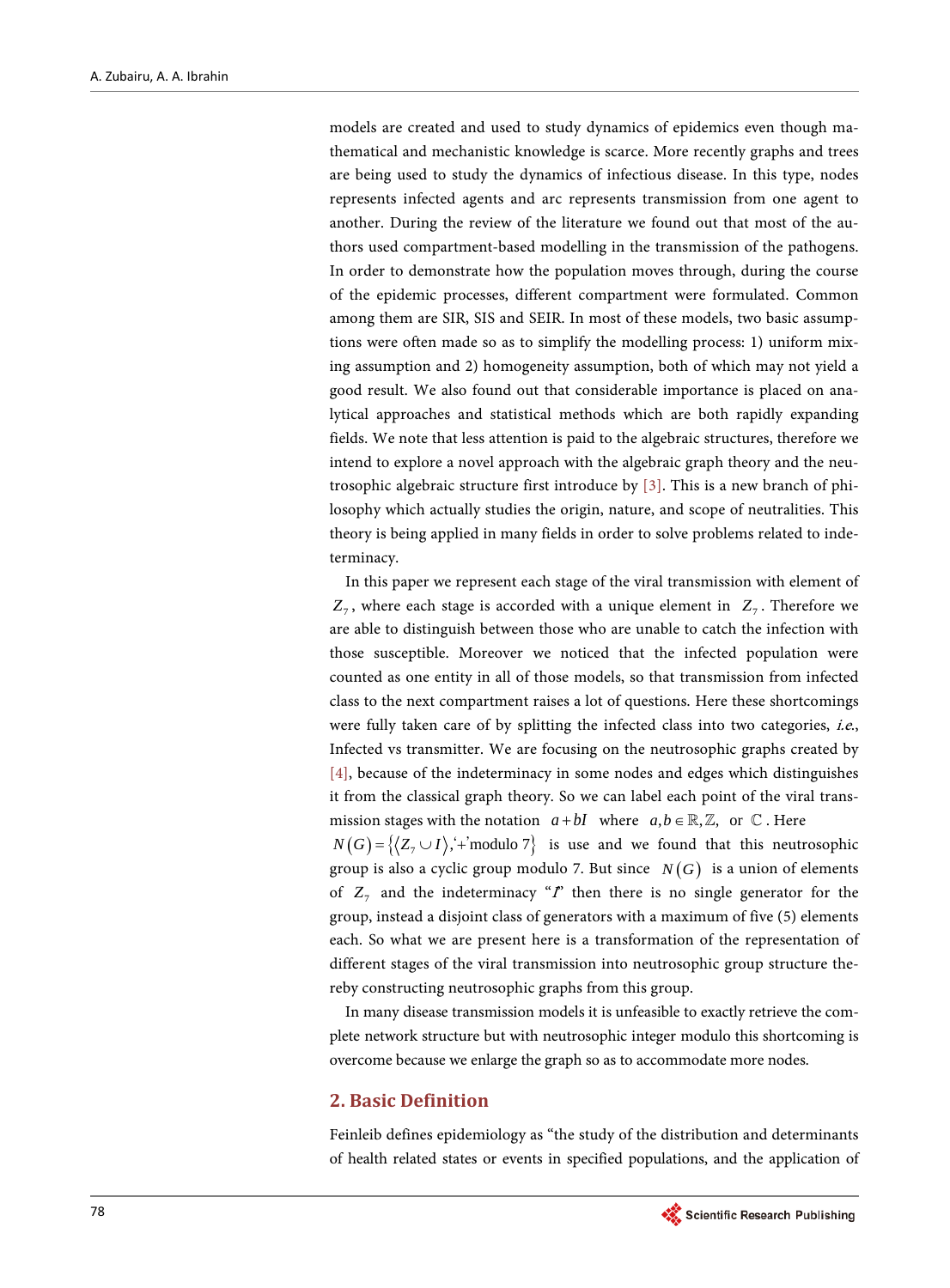this study to control of health problems" [\[5\].](#page-9-4)

Epidemiology is defined by Kramer as "it is a scientific method which can be applied to a broad range of health and medical problems, from infectious diseases to health care" [\[6\].](#page-9-5)

When referring to disease spread various terminologies are used, such as:

1) Disease Outbreak: a disease outbreak occurs when there is a sudden increase in the expected number of affected people.

2) Epidemic: during a disease outbreak, when the incidence rate increases above the previous occurrences of the outbreak it is known as epidemic.

3) Pandemic: epidemic affecting a large population is known as pandemic.

4) Endemic: if the epidemic remains within a particular community, it is called endemic [\[7\].](#page-9-6)

Stages of Infection:

The infection has different stages in a person and the duration and strength vary according to a person's immunity, age, health, previous exposure to the infection etc. A person who is not infected and has a chance of getting infected is said to be in susceptible stage. A person's immunity system may destroy the infectious organism. It may continue to stay inside a person's body depending upon his characteristics. Different stages of infection are as follows:

• Latent Period

The latent period is the period between the start of infection to the infectious period.

• Incubation Period

It is the time period between the infectious period and the onset of symptoms.

• Symptomatic Period

Symptomatic period starts after the incubation period when the symptoms show up till the infected person stops infecting other.

The stages of infection summarized by Nelson as shown in [Figure 1](#page-3-0) which is grouped into Susceptible, infected, infective and removed. It shows the level of agent in host from the start of the infection and increase instantaneously over time until it reaches its pick and then dies out momentarily.

Although Nelson was able to distinguish between infected and infective period that is a person might be infected but yet not infectious until later in life, what is lacking in his model is the category of infected individuals who will never be infectious but rather will remain in the infected class until been recovered. Our proposed model is set to capture this targeted population together with the category of those not susceptible members of the population whom might have significant effects in determining the epidemic threshold and other epidemiological concepts.

Neutrosophic group:

Let  $(G,*)$  be any group, the neutrosophic group is generated by I and G, under \* denoted by  $N(G) = \{(G \cup I), *\}$  [\[9\].](#page-9-7)

Where  $\degree$ *f*" is the indeterminate and,

 $I^2 = I$ ,  $I + I + I \cdots n$  times =  $nI - I = 0$ ,  $0I = 0$ .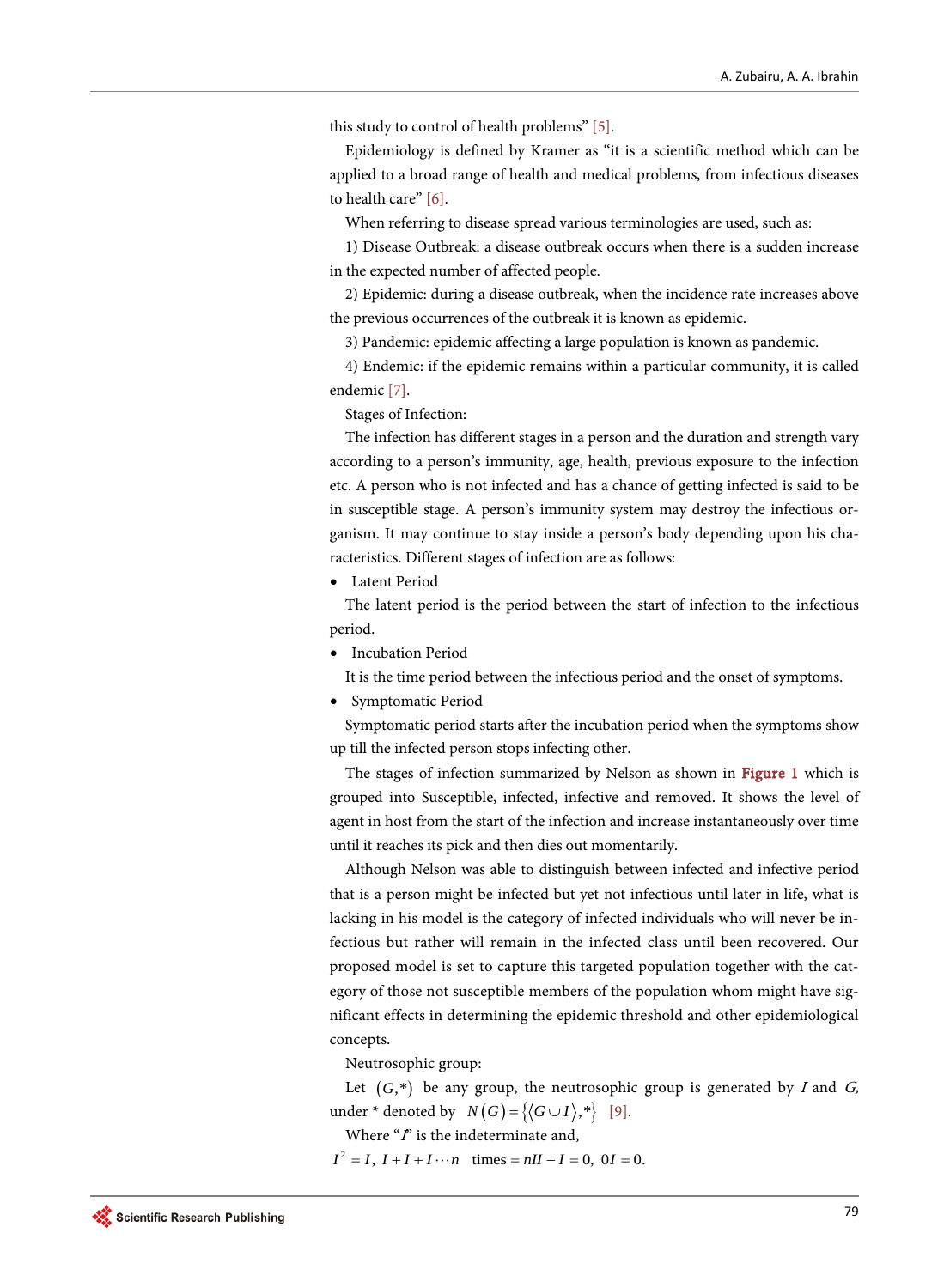<span id="page-3-0"></span>

Figure 1. Stages of infectio[n \[8\].](#page-9-8)

It is however to note that:

- 1)  $N(G)$  in general is not a group by itself.
- 2)  $N(G)$  always contains a group [\[10\].](#page-9-9)

Form this definition, however by defining

 $\{\langle Z_7 \cup I \rangle, \dot{ }^{\text{+}} \text{modulo } 7 \} = \{a + bI/a, b(b \in Z_7) \}, \text{ then } N(G) \text{ can be made a}$ group.

Graph:

We know that a graph  $G$  consists of two things:

1) <sup>A</sup> set <sup>V</sup> of elements called nodes (or points or vertices).

2)  $A$  set  $E$  of edges such that each edge in  $E$  is identified with a unique (unordered) pair  $\{u, v\}$  of nodes in V, denoted by  $e = \{u, v\}$ . So  $G = (V, E)$ . So from the fundamental concepts on graph theory and the knowledge of neutrosophic group we can construct a neutrosophic graph which will serve as our viral transmission model.

From the review of literature we discovered that the first representation of groups by graphs is the Cayley graphs. These graphs were introduced by Arthor Cayley in 1878 and it shows pictorial representations of finite group[s \[11\].](#page-9-10)

Cayley graph:

Giving a group <sup>A</sup> and a set of generators for A. The Cayley digraph

 $G = (V, E)$  denoted by  $\langle A, S \rangle$  is constructed as follows:

1) The elements of the group <sup>A</sup> forms the vertices *V* of the digraph *G* .

2) The edge  $(a,b)$  is in *E* if and only if  $ag = b$  for some generators g in *S*.

If  $S = S \cup S'$ , then G is Cayley graph [\[12\]](#page-9-11) [\[13\].](#page-9-12)

<sup>G</sup> graph:

For a group G with generating set  $S = \{s_1, s_2, \dots s_k\}$ , the G-graph of G, de-

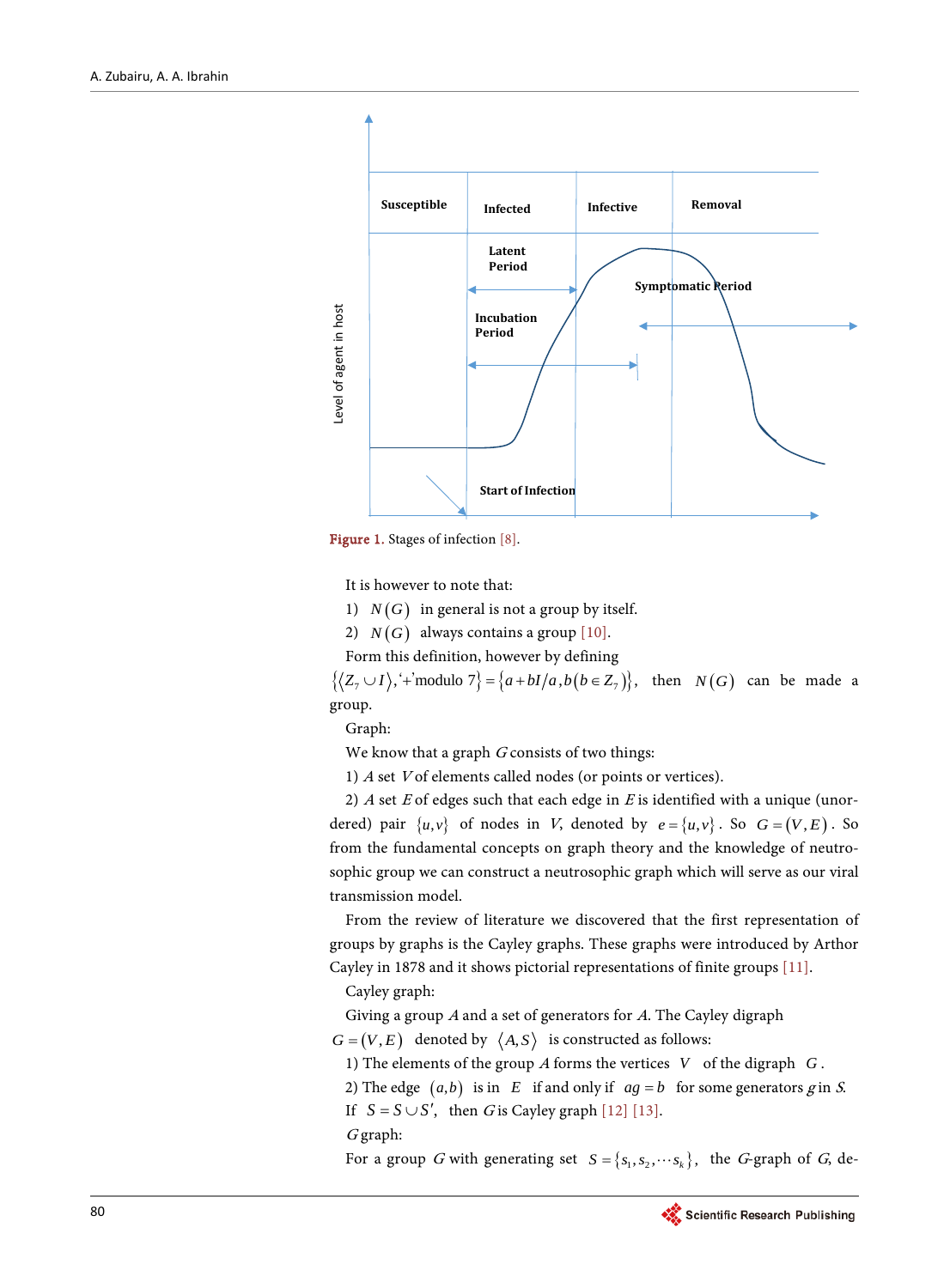noted by  $\Gamma(G, S)$  is the graph whose vertices are distinct cosets of  $\langle s_i \rangle$  in G. Two distinct vertices are joined by an edge when the set intersection of the cosets is nonempt[y \[14\].](#page-9-13)

Combining the above two definitions, Cayley graph and G-graph it is evidently clear that:

The generators of a cyclic group plays a vital role in constructing a graph from group and there is a relationship between a generator and its generating set which can be considered to be an arc, whether directed or undirected.

#### **3. Methodology**

1) Assumptions:

a) The total population is taken as a constant.

b) An initial infected class is introduced to the total population.

c) The dead or recovered people in the community belongs to the same class.

d) The population's contact is heterogeneous.

2) Variables Declaration:

 $S^*$  = Not Susceptible, represents those members of the population who are negated from the disease or whose probability of being contracted with the disease is zero.

 $S =$  Susceptible, represents those members of the population who stand the risk of being infected.

 $L =$  Incubation, represents those members of the population who are infected and the body's defence mechanisms are unable to destroy the virus.

 $E =$  Exposed, This represents the period when the symptoms start to shows up.

 $I =$  Infected, This represents a fraction of the population who are infected and remain in the infected class but potentially cannot transmit the disease. From [Figure 2](#page-4-0) this indicates that the curve increase in the infected class and then drops without touching the infective class. Epidemiologically this means it remains stagnant in the infected class, until being removed or return to susceptible.

 $T =$  Transmitter, This class of the population are infected and are capable of transmitting the infection.

<span id="page-4-0"></span> $R$  = Recovered, These are fraction of the population, that are immune, vaccinated, dead, isolated.



Figure 2. Neutrosophic viral transmission graph.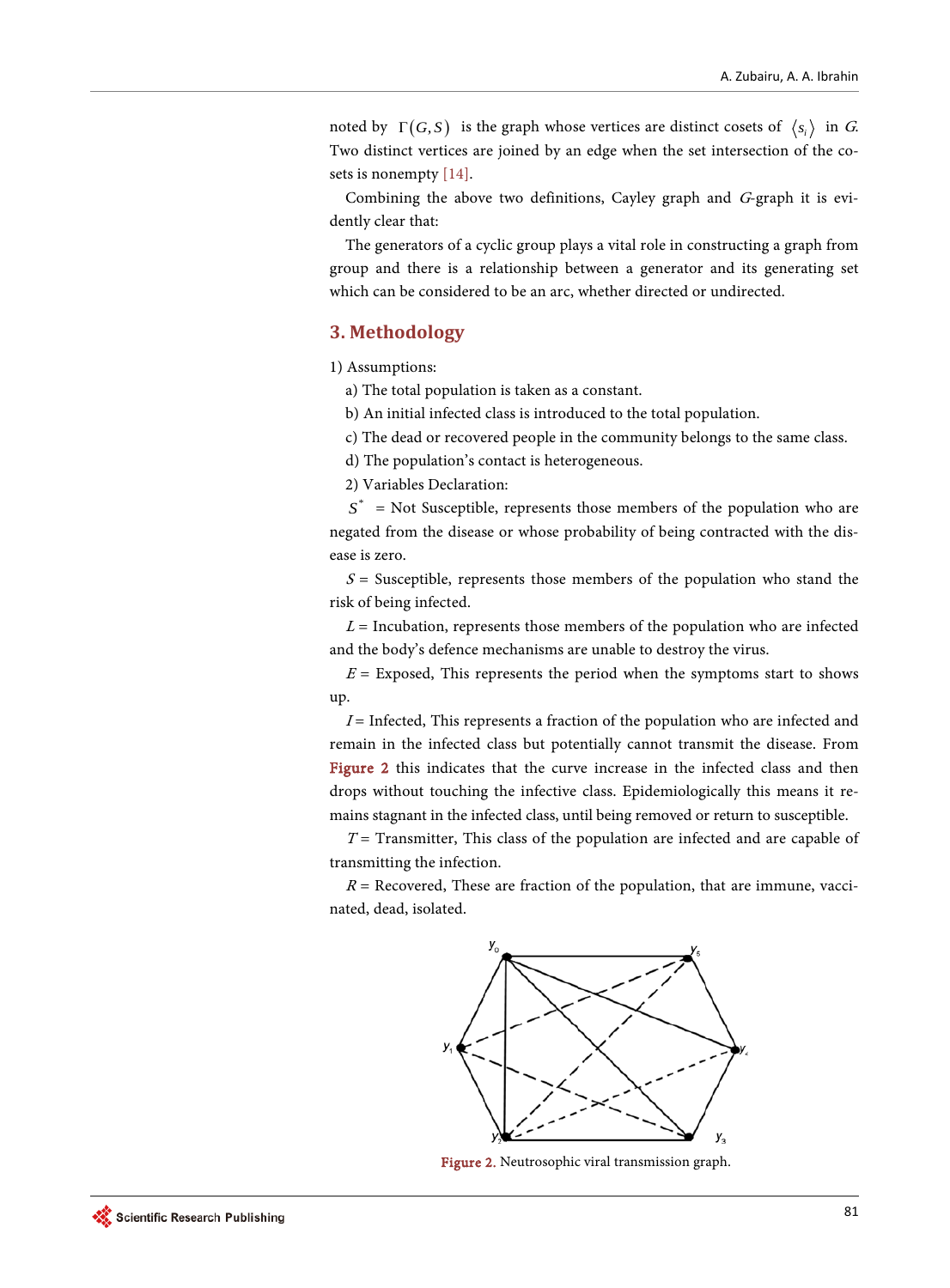$G =$  Represents the total population. In this case *S*, *L*, *E*, *I*, *T*, *R*, *S*<sup>\*</sup> are subset of G.

Hence  $(S, L, E, I, T, R, S^*) \subset G$ .

Let us use the integer modulo arithmetic  $Z_n$  to represents the subsets of  $G$ , that is

$$
S^* = 0, S = 1, L = 2, E = 3, I = 4, T = 5, R = 6.
$$

Observed that  $G = \{0, 1, 2, 3, 4, 5, 6\}$ . Consider the elements of G to be integer modulo 7 hence  $(Z_7 +)$  is a group.

Lets define  $N(G) = \{(Z_1 \cup I), '+\text{modulo } 7\}$  is a neutrosophic group which is in fact a group. For  $N(G) = \{a + bI/a, b \in (Z_7)\}$  is a group under "+" modulo 7. Thus this neutrosophic group is also a group.

Hence

$$
N(G) = \begin{cases} 0,1,2,3,4,5,6,1,2I,3I,4I,5I,6I,1+I,1+2I,1+3I,1+4I,1+5I, \\ 1+6I,2+I,2+2I,2+3I,2+4I,2+5I,2+6I,3+I,3+2I,3+3I, \\ 3+4I,3+5I,3+6I,4+I,4+2I,4+3I,4+4I,4+5I,4+6I,5+I \\ 5+2I,5+3I,5+4I,5+5I,5+6I,6+I,6+2I,6+3I,6+4I, \\ 6+5I,6+6I. \end{cases}
$$

Here " $\mathbf{r}$ " cannot stand for the group identity it is only an indeterminate and hence suitable for the nature of our disease propagation model.

Theorems:

Hence the following theorems were proposed based on the group  $N(G)$ .

Theorem (1) Every stage of viral transmission is allocated a unique representation in  $N(G)$ .

Proof: Suppose we have two representation for  $S$  *i.e.*  $s, s' \in S$ .

If  $e \in N(G)$  is the identity element and be such that has no effect on the elements of  $N(G)$ , then  $e^*s = s^*e = s$  since *e* is the identity element. Also  $s' * e = e * s' = s'$  since e is the identity element.

Hence  $s = s'$  and the result follows.

Theorem (2) The operation  $*$  on  $N(G)$ , is well define.

Let  $a, b \in N(G)$ . By the definition of \* on *N*(*G*), we would have

 $a^*b = a + b$ . Now suppose  $a_1 \in a$  and  $b_1 \in b$ , be chosen as class representative of *a* and *b* respectively by defining a suitable homomorphism on  $N(G)$ , in this case we would have  $a+b = a_1 + b_1 = a_1 + b_1$ . Thus we can show that  $\overline{a_1 + b_1} = \overline{a + b}$ .

Now  $a_1 \in a \Rightarrow a_1 \equiv a \pmod{n} \Rightarrow a_1 = a + k_n$  for some  $k \in \mathbb{Z}$ , and

 $b_1 \in b \Rightarrow b_1 \equiv b \pmod{n} \Rightarrow b_1 = b + h_n$  for some  $h \in \mathbb{Z}$ , thus

 $a_1 + b_1 = a + b + (k + h)n \Rightarrow a_1 + b_1 = a + b \pmod{n}$ , this implies that  $a * b = a + b$ and the operation  $*$  on *N*(*G*), is well define.

Theorem (3) The order of the neutrosophic group  $\{\langle Z_n \cup I \rangle, \div \text{modulo } n\}$ denoted by  $|N(G)|$  is  $n^2$ .

Proof: Since  $Z_n$  has *n* elements, and the indeterminate "*I*" is such that:

*I* + *I* +  $\cdots$ *n* times is *nI i.e. |nI* | is *n*. Therefore  $\langle Z_n \cup I \rangle$  is a combinations of the elements of  $Z_n$  and  $nI$  that is  $n \times n = n^2$  hence the proof.

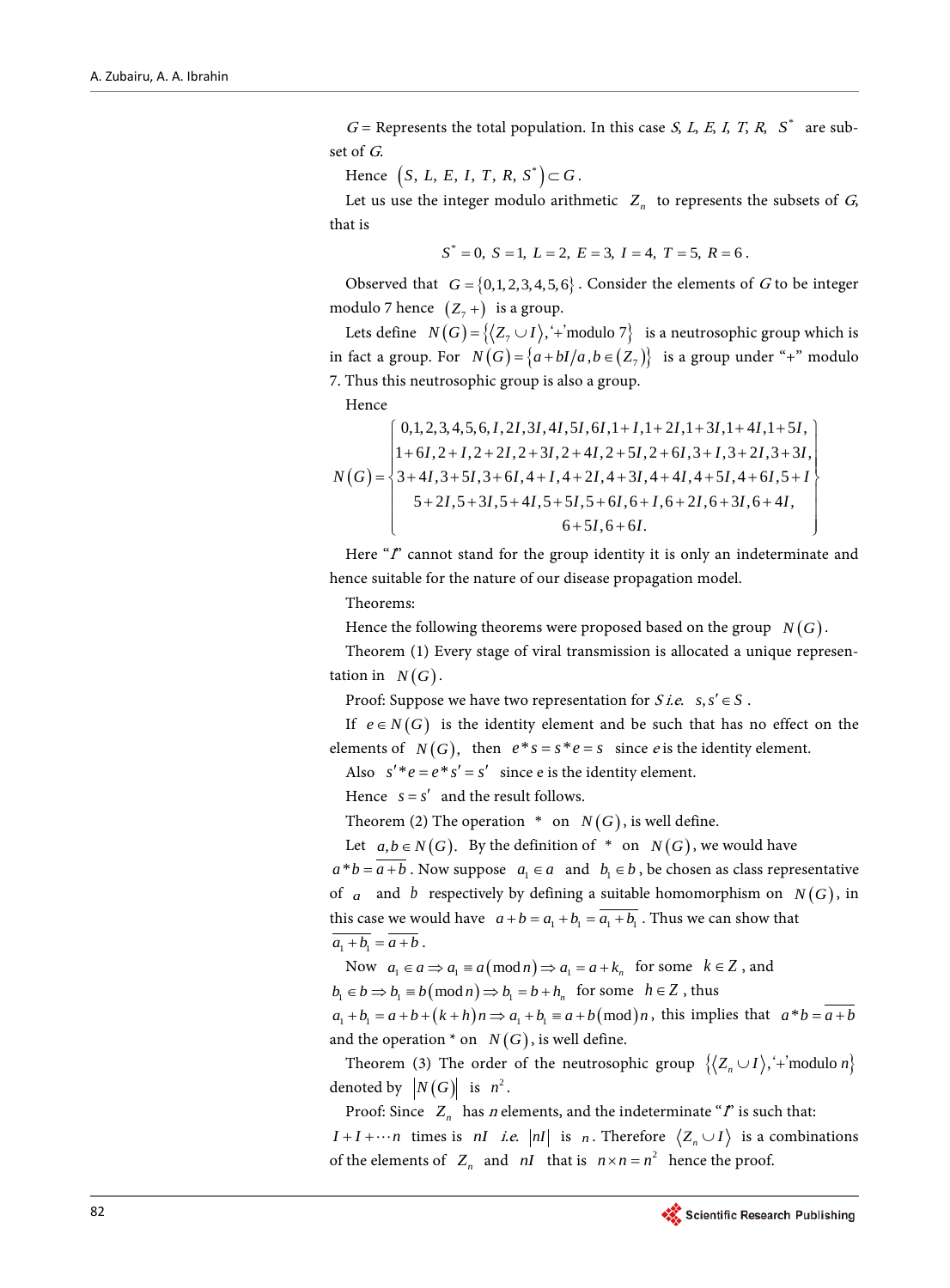3) Building graphs from neutrosophic group structure.

Kandasamy W and Smarandache F in 2015 defines neutosophic graphs as follows: "If the edge values are from the set  $R \cup I$  or  $Q \cup I$  or  $Z_n \cup I$  or  $Z \cup I$  or  $C \cup I$  they are term as neutrosophic graph" [\[4\].](#page-9-3) In our own case the edge are from  $\{\langle Z_7 \cup I \rangle, \div \text{modulo } 7 \}$  and the elements of  $(Z_7)$  where carefully allocated with a unique stages of the viral transmission. Now lets define a neutrosophic graph generated from neutrosophic group.

Definition: Henceforth we defined neutrosophic graph  $\varnothing(V,E)$  generated from  $N(G)$  as follows:

- 1. Given an element  $a \in N(G)$  and generates a set B of elements in  $N(G)$ then element  $a$  and set  $B$  connects or has a relation. Hence For any  $b \in B$ ,  $(a,b)$  is an edge.
- 2. The elements of  $N(G)$  forms the vertices V of the neutrosophic graph.

```
As mentioned above and confirmed by Dinnen and Breto the generator(s) of a
group G is very vital in the construction of a neutrosophic graph from group.
```
4) Finding set of generators

Since the neutrosophic group *N(G)*, is generated by  $Z_7 \cup I$ , the generators are precisely the class of union of generators which partitioned  $N(G)$ .

- Hence in  $Z_7$  the generators are  $(1, 2, 3, 4, 5, 6)$ . Moreover
- *I* is a generator of 2*I*, 3*I*, 4*I*, 5*I*, 6*I*,

 $1+I$  is a generator of  $2+2I$ ,  $3+3I$ ,  $4+4I$ ,  $5+5I$ ,  $6+6I$ ,

- $1+2I$  is a generator of  $2+4I$ ,  $3+6I$ ,  $4+I$ ,  $5+3I$ ,  $6+5I$ ,
- $1+3I$  is a generator of  $2+6I$ ,  $3+2I$ ,  $4+5I$ ,  $5+I$ ,  $6+4I$ ,
- $1+4I$  is a generator of  $2+I$ ,  $3+5I$ ,  $4+2I$ ,  $5+6I$ ,  $6+3I$ ,
- $1+5I$  is a generator of  $2+3I$ ,  $3+I$ ,  $4+6I$ ,  $5+4I$ ,  $6+2I$ ,
- $1+6I$  is a generator of  $2+5I$ ,  $3+4I$ ,  $4+3I$ .  $5+2I$ ,  $6+I$ ,
- $2+I$  is a generator of  $4+2I$ ,  $6+3I$ ,  $1+4I$ ,  $3+5I$ ,  $5+6I$ ,
- $2+2I$  is a generator of  $4+4I$ ,  $6+6I$ ,  $1+I$ ,  $3+3I$ ,  $5+5I$ ,
- $2+3I$  is a generator of  $4+6I$ ,  $6+2I$ ,  $1+5I$ ,  $3+I5+4I$ ,
- $2+4I$  is a generator of  $4+I$ ,  $6+5I$ ,  $1+2I$ ,  $3+6I$ ,  $5+3I$ ,
- $2+5I$  is a generator of  $4+3I$ ,  $6+I$ ,  $1+6I$ ,  $3+4I$ ,  $5+2I$ ,
- $2+6I$  is a generator of  $4+5I$ ,  $6+4I$ ,  $1+3I$ ,  $3+2I$ ,  $5+I$ ,
- $3+I$  is a generator of  $6+2I2+3I$ ,  $5+4I$ ,  $1+5I$ ,  $4+6I$ ,  $3+2I$  is a generator of  $6+4I$ ,  $2+6I$ ,  $5+I$ ,  $1+3I$ ,  $4+5I$ ,
- $3+3I$  is a generator of  $6+6I$ ,  $2+2I$ ,  $5+5I$ ,  $1+I$ ,  $4+4I$ ,
- $3 + 4I$  is a generator of  $6 + I$ ,  $2 + 5I$ ,  $5 + 2I$ ,  $1 + 6I$ ,  $4 + 3I$ ,
- 
- $3+5I$  is a generator of  $6+3I$ ,  $2+I$ ,  $5+6I$ ,  $1+4I$ ,  $4+2I$ ,
- $3 + 6I$  is a generator of  $6 + 5I$ ,  $2 + 5I$ ,  $5 + 3I$ ,  $1 + 2I$ ,  $4 + I$ ,
- $4 + I$  is a generator of  $1 + 2I$ ,  $5 + 3I$ ,  $2 + 4I$ ,  $6 + 5I$ ,  $3 + 6I$ ,
- $4 + 2I$  is a generator of  $1 + 4I$ ,  $5 + 6I$ ,  $2 + I$ ,  $6 + 3I$ ,  $3 + 5I$ ,
- $4+3I$  is a generator of  $1+6I$ ,  $5+2I$ ,  $2+5I$ ,  $6+I$ ,  $3+4I$ ,
- $4 + 4I$  is a generator of  $1 + I$ ,  $5 + 5I$ ,  $2 + 2I$ ,  $6 + 6I$ ,  $3 + 3I$ ,
- $4+5I$  is a generator of  $1+3I$ ,  $5+I$ ,  $2+6I$ ,  $6+4I$ ,  $3+2I$ ,  $4 + 6I$  is a generator of  $1 + 5I$ ,  $5 + 4I$ ,  $2 + 3I$ ,  $5 + 2I$ ,  $3 + I$ ,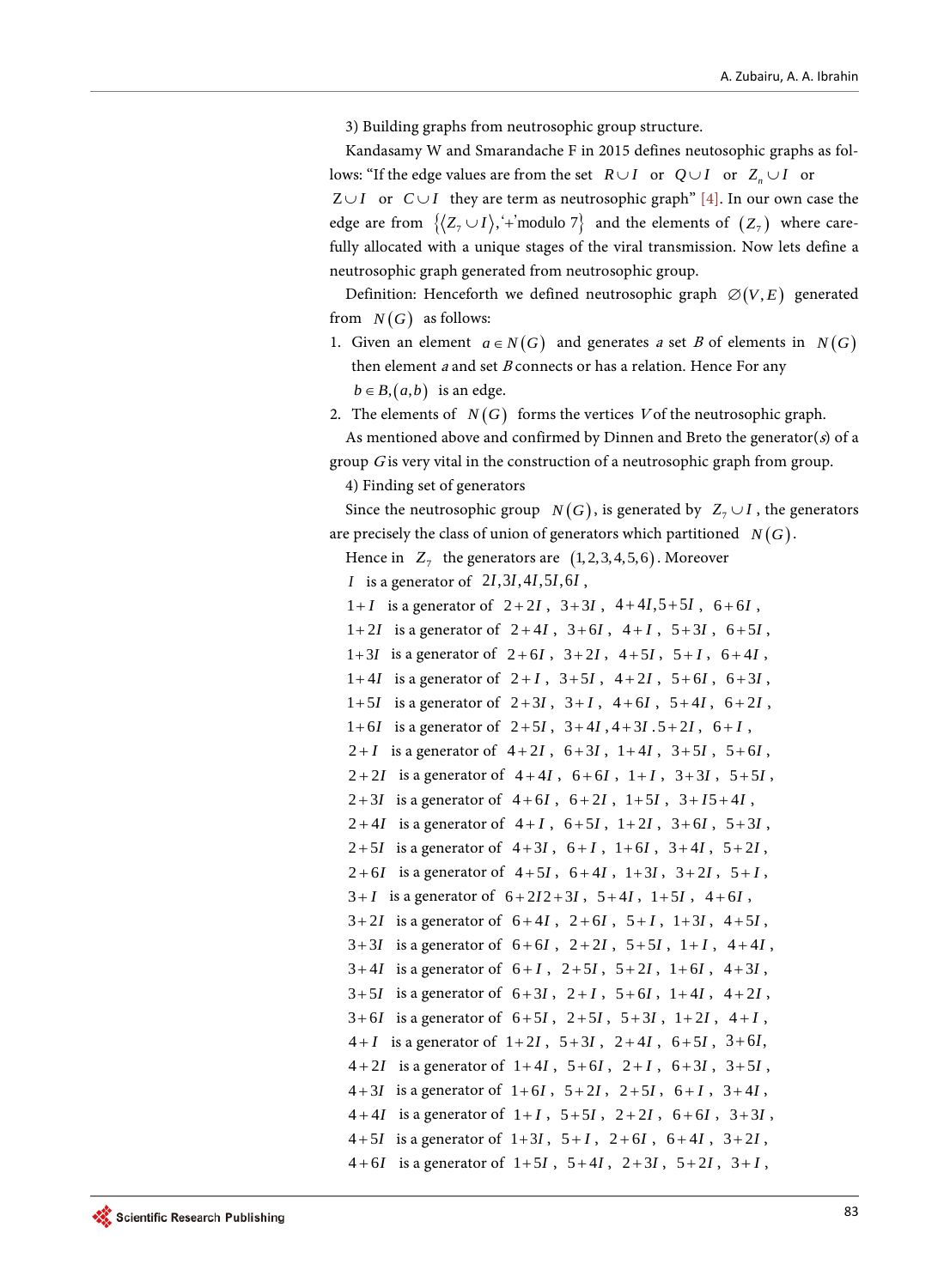```
5 + I is a generator of 3 + 2I, 1 + 3I, 6 + 4I, 4 + 5I, 2 + 6I,
5 + 2I is a generator of 3 + 4I, 1 + 6I, 6 + I, 4 + 3I, 2 + 5I,
5 + 3I is a generator of 3 + 6I, 1 + 2I, 6 + 5I, 4 + I, 2 + 4I,
5 + 4I is a generator of 3 + I, 1 + 5I, 6 + 2I, 4 + 6I, 2 + 3I,
5 + 5I is a generator of 3 + 3I, 1 + I, 6 + 6I, 4 + 4I, 2 + 2I,
5 + 6I is a generator of 3 + 5I, 1 + 4I, 6 + 3I, 4 + 2I, 2 + I,
6 + I is a generator of 5 + 2I, 4 + 3I, 3 + 4I, 2 + 5I, 1 + 6I,
6 + 2I is a generator of 5 + 4I, 4 + 6I, 3 + I, 2 + 3I, 1 + 5I,
6+3I is a generator of 5+6I, 4+2I, 3+5I, 2+I, 1+4I,
6 + 4I is a generator of 5 + I, 4 + 5I, 3 + 2I, 2 + 6I, 1 + 3I,
6+5I is a generator of 5+3I, 4+I, 3+6I, 2+4I, 1+2I,
6+6I is a generator of 5+5I, 4+4I, 3+3I, 2+2I, 1+I,
```
## **4. Discussion**

From the result so far generated above we can see that every element  $a + bI$  in  $N(G)$  partitioned  $N(G)$  into subset which are themselves groups each when the identity  $0+0I$  is embedded in it. Therefore a neutrosophic group  $N(G)$ is cyclic if for any  $a + bI \in (Z_n \cup I)$ , there exist an integer  $r \in Z_n$  such that  $r(a + bI) = c + dI$  for some  $c + dI \in N(G)$ . Then  $a + bI$  is a generator of  $c + dI$ .

Observed that the principal generators denoted by  $\{p_g\}$  are those point in  $N(G)$  whose generating cycles are distinct. Also the sub generators are those who are either subset of  $\{p_{g}\}\$  or parts of its generating cycles have been generated by  $\{\langle p_{g} \rangle\}$ .

Corollary If  $\{\langle Z_n \cup I \rangle, \div \text{modulo } n\}$  is a cyclic neutrosophic group and  $\langle a \rangle$ is a generator, then it generates only *n* − 2 elements.

Proof: The generalization of  $N(G)$  as a group is false, but  $N(G)$  always contained a group.

Let  $Z_n$  be the cyclic group in  $N(G)$  by the theorem "let  $G = \langle Z_n \rangle$  be a finite cyclic group of order n. The generators of *G* are the elements *ra* where the  $gcd(r, n) = 1$  coprime or relatively prime".

Now *r* is taking from  $\langle Z_7 \rangle$  where  $r = (0,1,2,3,4,5,6)$ ,  $\gcd(0,7) = 1$  is impossible,  $gcd(1,7) = 1$  Obvious.

Hence each generator, generate only  $n-2$  elements in  $N(G)$ . Results

Hence given that  $y_0 = \langle 1 + I \rangle$ , is a generator with its generating sets as

 $y_1 = 2 + 2I$ ,  $y_2 = 3 + 3I$ ,  $y_3 = 4 + 4I$ ,  $y_4 = 5 + 5I$ ,  $y_5 = 6 + 6I$ , then the nodes are  $V = (y_0, y_1, y_2y_3, y_4, y_5)$ . The dotted lines shows neutrosophic edges, indicating that the connections between those distinct nodes are indeterminate as shown in [Figure 2.](#page-4-0)

Since  $y_0$  is the generator, then connections to any of its generating sets is guarantee and the tendency of contracting is high, meaning it has a direct communication to those neighbors. But  $y_1$  to  $y_3$ ,  $y_2$  to  $y_5$ ,  $y_4$  to  $y_2$  all has indeterminate connections, this indicates that the tendencies of contraction is vague.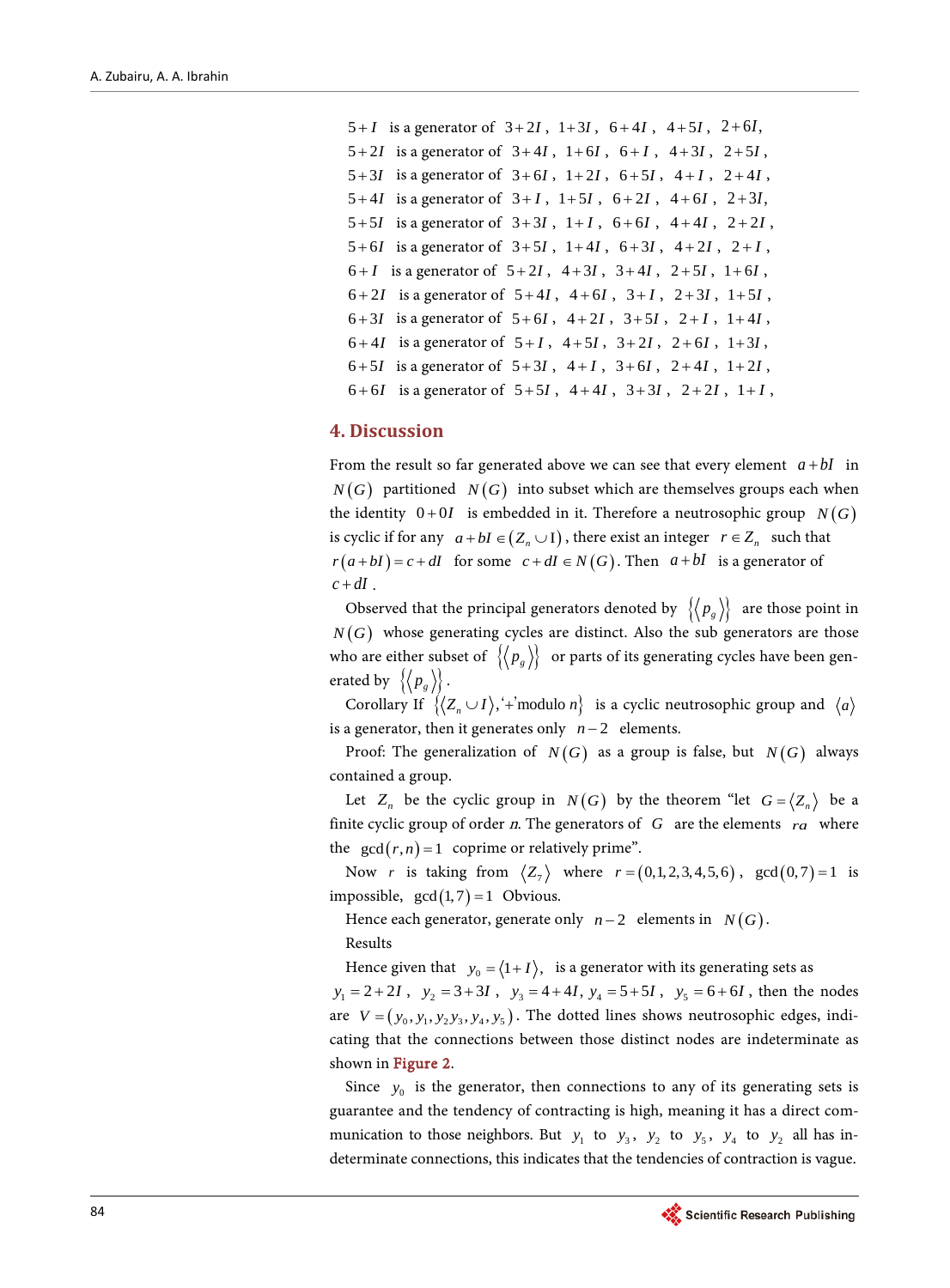<span id="page-8-0"></span>

Figure 3. Cyclic neutrosophic viral graph.

The figure above is a cyclic representation of the neutrosophic group (*G*) . It depicts the connections between the nodes in order of their generation. Thus eight (8) cycles were formed with six (6) elements each together with the terminating cycle for the null neutrosophic or identity as shown in [Figure 3.](#page-8-0)

This is indicating that circulation of viral infection within the same class is faster than its interconnectivity. And from the large circle we can see that, connection from node  $6+I$  to node  $6+2I$  indicates the reversal since the graph is undirected, which shows involution. Moreover the distance between these three nodes  $6+6I$ ,  $6+I$ ,  $6+2I$  remains equal when considering the shortest possible routes.

#### **5. Conclusions**

In this paper we represented an entire epidemic population with integer modulo 7, *i.e.*,  $(Z_7)$  and realize that  $(Z_7 +)$  is a group. Then we transform this group  $(Z_7 +)$  into a neutrosophic group  $N(G)$ , by defining

 $N(G) = \{ \langle Z_7 \cup I \rangle, \langle Y \rangle \}$  we found that this is a special type of neutrosophic group which is also a group and in particular a cyclic group and having a set of generators each, which partitioned  $N(G)$  into classes of subset which are themselves groups when the identity  $0+0I$  is embedded to each subset.

The results obtained is being converted into neutrosophic graph  $\varnothing(V,E)$ with elements of  $N(G)$  forming the vertices V and E is an arc determined by defining a suitable homeomorphisms between the groups  $(Z_7 +)$  and  $N(G)$ as shown above.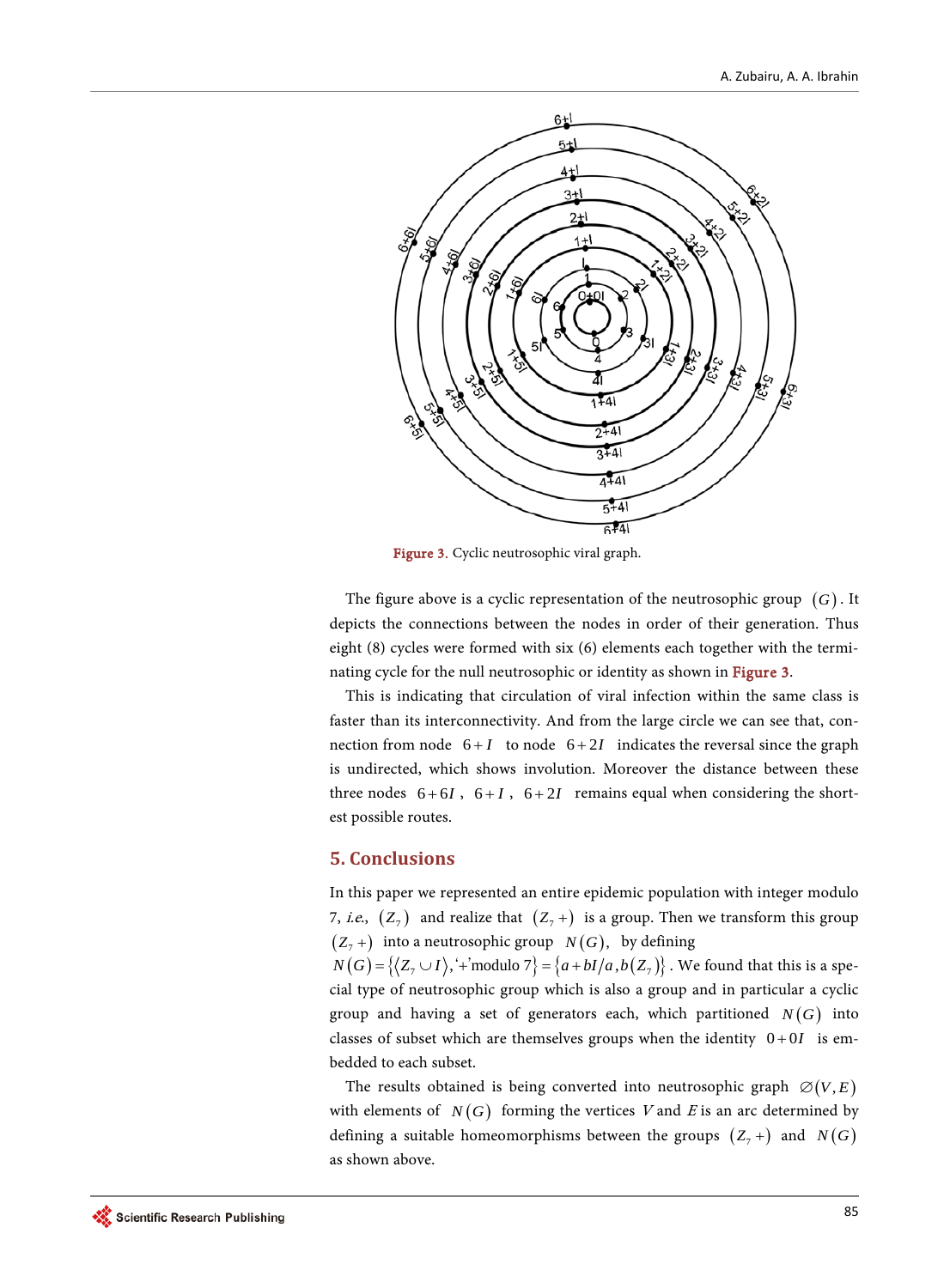#### <span id="page-9-0"></span>**References**

- [1] Kermack, W.O. and McKendrick, A.G. (1927) A Contribution to the Mathematical Theory of Epidemics. Proceedings of the Royal Society Lond. A, 115, 700-721. <https://doi.org/10.1098/rspa.1927.0118>
- <span id="page-9-1"></span>[2] Brauer, A., Haug, G.H., Dulski, P., Sigman, D.M. and Negendank, J.F.W. (2008) An Abrupt Wind Shift in Western Europe at the Onset of the Younger Dryas Cold Period. Nature Geoscience, 1, 520-523. <https://doi.org/10.1038/ngeo263>
- <span id="page-9-2"></span>[3] Smarandache, F. (2014) Neutrosophic logic and set. <http://fs.gallup.unme.edu/neutrosophy>
- <span id="page-9-3"></span>[4] Vasantha Kandasamy, W.B and Smarandache, F. (2015) Neutrosophic Graphs, a New Dimension to Graph Theory. EuropaNova, USA.
- <span id="page-9-4"></span>[5] Feinleib, M. (2001) A Dictionary of Epidemiology. In: John, M. and Last, R.A. Eds., 4th Edition, Chicago, USA, 93-101.
- <span id="page-9-5"></span>[6] Kramer, et al. (2010) Principles of Infectious Disease Epidemiology. Modern Infectious Disease Epidemiology, Springer, New York. <https://doi.org/10.1007/978-0-387-93835-6>
- <span id="page-9-6"></span>[7] Claude, B., Perrin, D. and Ruskin, H.J. (2009) Considerations for a Social and Geographical Framework for Agent-Based Epidemics. International Conference Computational Aspects of Social Networks CASON, 9, 149-154.
- <span id="page-9-8"></span>[8] Nelson, K.E. (2006) Infectious Disease Epidemiology. Theory and Practice, Jones & Bartlett Publishers.
- <span id="page-9-7"></span>[9] Vasantha Kandasamy, W.B., Smarandache, F. and Ilanthenral, K. (2005) Introduction to Linear Bialgebra, Hexis, Phoenix.
- <span id="page-9-9"></span>[10] Vasantha Kandasamy, W.B., and Florentin S. (2005) Basic Neutrosophic Algebraic Structures and Their Applications to Fuzzy and Neutrosophic Models, Hexis, Church Rock.
- <span id="page-9-10"></span>[11] Cayley, A. (1952) Collected Mathematical Papers. Cambridge University press. <https://doi.org/10.1017/CBO9780511703768>
- <span id="page-9-11"></span>[12] Michael, J.D. and Michael, R.F. (1991) Algebraic Constructions of Efficient Broadcast Netwoks. Los Alamos National Laboratorym New Mexico.
- <span id="page-9-12"></span>[13] Michael, J.D. (1991) Algebraic Methods for Efficient Network Constructions. University of Victoria, Idaho, 19-25.
- <span id="page-9-13"></span>[14] Bretto, A. and Gillibert, L. (2004) Graphical and Computational Representation of Groups. In: Proceedings of ICCS, In: LNCS, Springer-Verlag, Berlin, 343-350. [https://doi.org/10.1007/978-3-540-25944-2\\_44](https://doi.org/10.1007/978-3-540-25944-2_44)